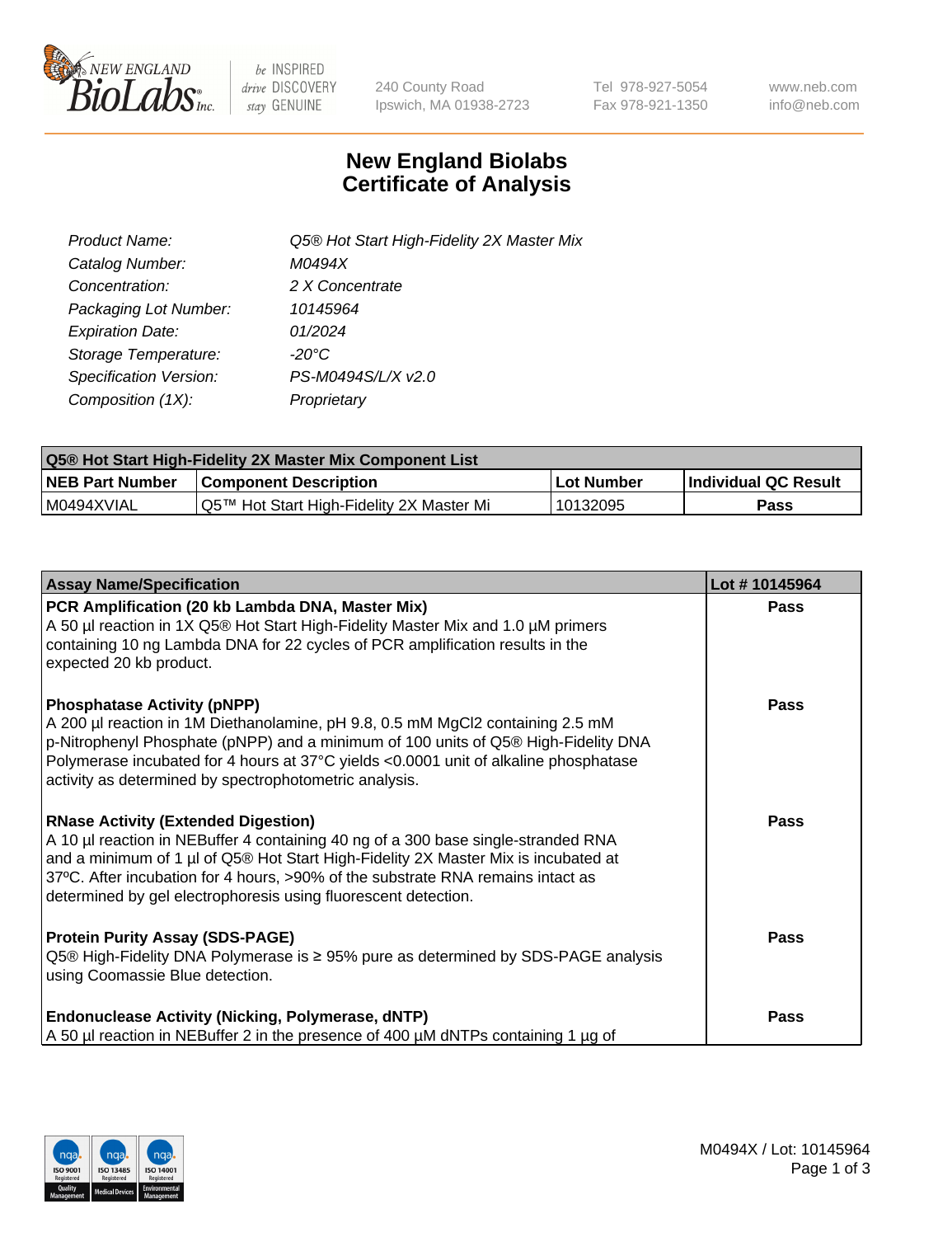

be INSPIRED drive DISCOVERY stay GENUINE

240 County Road Ipswich, MA 01938-2723 Tel 978-927-5054 Fax 978-921-1350

www.neb.com info@neb.com

| <b>Assay Name/Specification</b>                                                                                                                                                                                                                                                                                                                                                                                                         | Lot #10145964 |
|-----------------------------------------------------------------------------------------------------------------------------------------------------------------------------------------------------------------------------------------------------------------------------------------------------------------------------------------------------------------------------------------------------------------------------------------|---------------|
| supercoiled pUC19 DNA and a minimum of 10 units of Q5® High-Fidelity DNA Polymerase<br>incubated for 4 hours at 37°C results in <10% conversion to the nicked form as<br>determined by agarose gel electrophoresis.                                                                                                                                                                                                                     |               |
| <b>qPCR DNA Contamination (E. coli Genomic)</b><br>A minimum of 2 units of Q5® High-Fidelity DNA Polymerase is screened for the<br>presence of E. coli genomic DNA using SYBR® Green qPCR with primers specific for the<br>E. coli 16S rRNA locus. Results are quantified using a standard curve generated from<br>purified E. coli genomic DNA. The measured level of E. coli genomic DNA<br>contamination is $\leq 1$ E. coli genome. | Pass          |
| PCR Amplification (7 kb Human Genomic DNA, Master Mix)<br>A 50 µl reaction in 1X Q5® Hot Start High-Fidelity Master Mix and 0.5 µM primers<br>containing 20 ng Human Genomic DNA for 30 cycles of PCR amplification results in the<br>expected 7 kb product.                                                                                                                                                                            | Pass          |
| Non-Specific DNase Activity (16 hour, Buffer)<br>A 50 µl reaction in 1X Q5® Hot Start High-Fidelity Master Mix containing 1 µg of T3<br>or T7 DNA in addition to a reaction containing Lambda-HindIII DNA incubated for 16<br>hours at 37°C results in a DNA pattern free of detectable nuclease degradation as<br>determined by agarose gel electrophoresis.                                                                           | Pass          |
| PCR Amplification (Hot Start, Human Genomic DNA, Master Mix)<br>A 25 µl reaction in 1X Q5® Hot Start High-Fidelity Master Mix and 0.5 µM primers<br>containing 50 ng Human Genomic DNA for 25 cycles of PCR amplification results in the<br>expected 665 bp product and a decrease in non-specific genomic bands after<br>pre-incubation at room temperature for 1 hour, when compared to a non-hot start<br>control reaction.          | Pass          |

This product has been tested and shown to be in compliance with all specifications.

One or more products referenced in this document may be covered by a 3rd-party trademark. Please visit <www.neb.com/trademarks>for additional information.